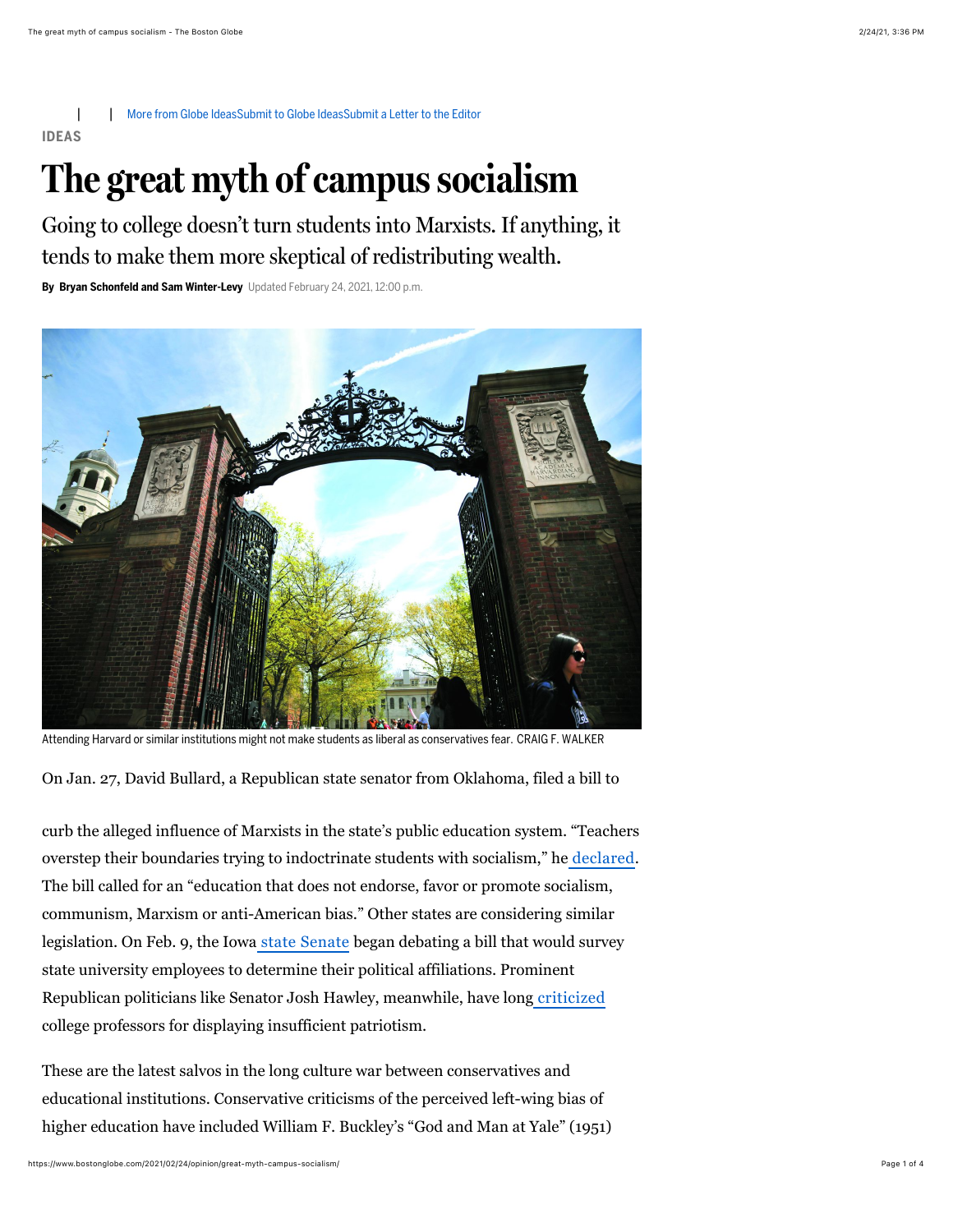and Dinesh D'Souza's "Illiberal Education" (1991). But in recent years, as the Democrats have increasingly become the party of the highly educated, Republican antagonism toward colleges and universities has reached new peaks. Today, nearly [three-quarters](https://www.pewresearch.org/fact-tank/2018/07/26/most-americans-say-higher-ed-is-heading-in-wrong-direction-but-partisans-disagree-on-why/) of Republicans and those who lean Republican say higher education is headed in the wrong direction. And 59 percent of Republicans [believe](https://www.pewsocialtrends.org/essay/the-growing-partisan-divide-in-views-of-higher-education/) colleges and universities have a negative effect on the way things are going in the country, a figure that has grown significantly in the past four years.

It's true that university professors are overwhelmingly liberal. Nearly 40 percent of elite liberal arts colleges have [zero registered Republican professors.](https://www.nas.org/academic-questions/31/2/homogenous_the_political_affiliations_of_elite_liberal_arts_college_faculty) Among the University of California, Berkeley, faculty, Democrats outnumber Republicans 9 to 1, and according to one study of 11 [universities in California](https://www.researchgate.net/publication/233251117_Faculty_partisan_affiliations_in_all_disciplines_A_voter-registration_study), Democrats outnumber Republicans by 44 to 1 in sociology departments. Nationwide, in the field of social [psychology, the ratio of researchers who identify as liberal to those who identify as](http://yoelinbar.net/papers/political_diversity.pdf) conservative is roughly  $14$  to  $1 - a$  skew that social scientists are increasingly aware could lead to [blind spots or biases](https://jsis.washington.edu/global/wp-content/uploads/sites/17/2019/07/political_diversity_will_improve_social_psychological_science_1.pdf) in research.

It's also true that Americans with university degrees tend to hold much more liberal positions than those without. A 2015 Pe[w](https://www.people-press.org/2016/04/26/a-wider-ideological-gap-between-more-and-less-educated-adults/) Research Center [survey](https://www.people-press.org/2016/04/26/a-wider-ideological-gap-between-more-and-less-educated-adults/), for example, found that 24 percent of Americans with a university degree held consistently liberal positions on a range of issues, up from 5 percent two decades ago. Among Americans without a degree, just 5 percent held such liberal views. And that gap has only widened since then.



But university education may not be responsible for these left-wing political views. People with liberal values may simply be more likely to go to college in the first place. In fact, the best evidenc[e](http://journals.cambridge.org/action/displayAbstract?fromPage=online&aid=2315520) [suggests](http://journals.cambridge.org/action/displayAbstract?fromPage=online&aid=2315520) that professors' political views do not rub off on their students. If anything, going to college seems to make many students more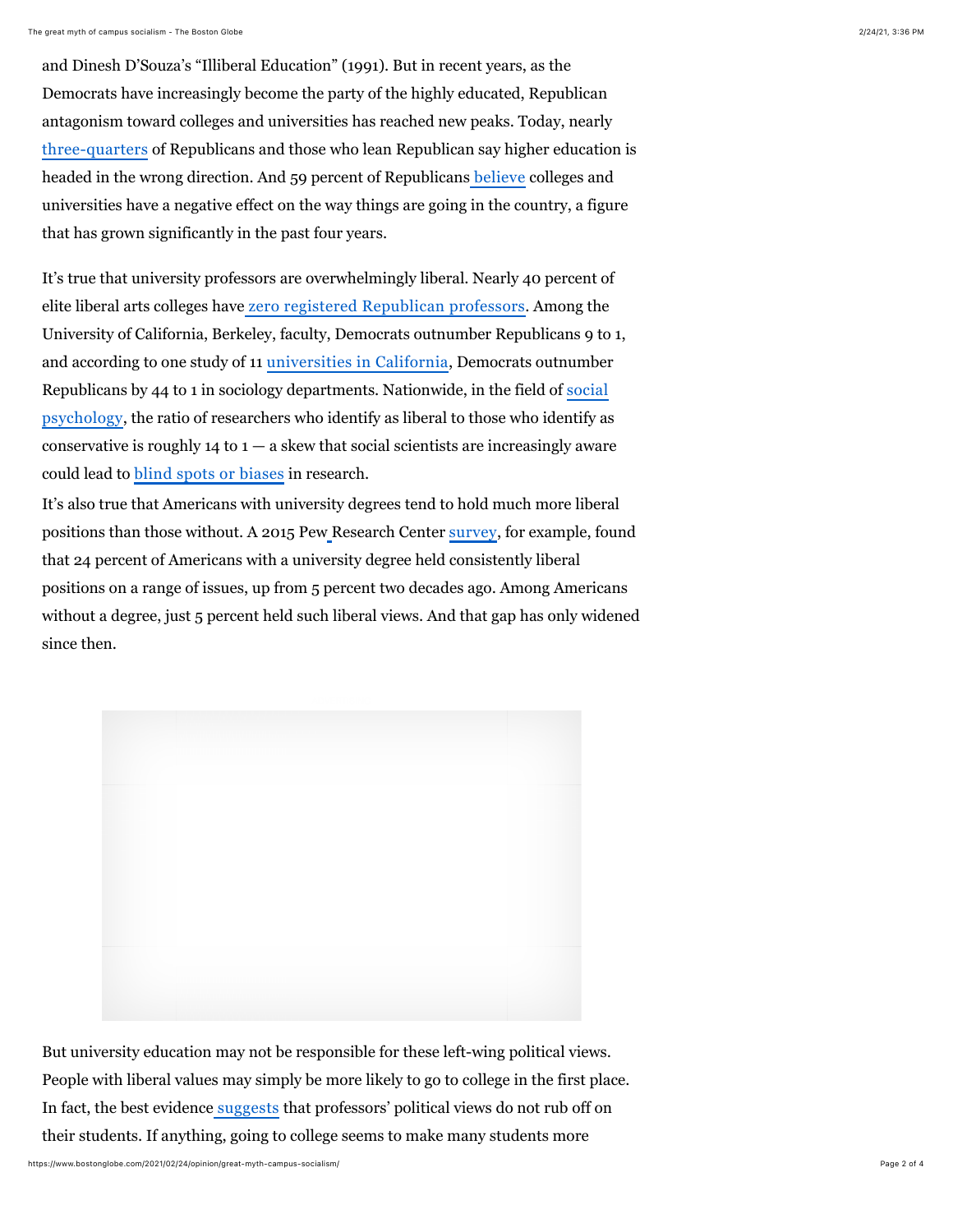economically conservative.

In one of the most rigorous recent [studies](https://onlinelibrary.wiley.com/doi/abs/10.1111/ajps.12265) on the topic, the political scientists Tali Mendelberg, Katherine T. McCabe, and Adam Thal examined the political attitudes of nearly 65,000 students at 359 public and private colleges that varied in location, size, student demographics, and selectivity. The researchers tracked the students over time and interviewed them repeatedly. On average, these college students became no more economically liberal over the course of their four-year degrees. In fact, students whose parents came from the top 10 percent of the income distribution — who accounted for nearly half of the students surveyed — became more economically conservative over the course of their four-year degrees. This was especially true for affluent students at schools with wealthier student bodies.

their students. If anything, going to college seems to make many students more

Mendelberg, McCabe, and Thal traced these changes to the influence of wealthy peers. When students are surrounded by rich classmates, the researchers [argue](https://scholars.org/brief/how-affluent-college-campuses-encourage-support-conservative-economic-policies), they imbibe "social routines and norms that take affluence for granted and convey that it is a good thing." That general atmosphere encourages students — and affluent students in particular — to favor more conservative economic policies. Students at affluent schools who were very socially engaged, such as those who reported socializing more than 20 hours a week or who belonged to a fraternity or sorority, were especially likely to become more skeptical of wealth redistribution and more interested in personal financial gain over the course of their college careers.

These findings reflect a broader phenomenon: the prevalence of wealth on college campuses, especially elite ones[.](https://opportunityinsights.org/education/) [Research](https://opportunityinsights.org/education/) by a team of economists headed by Harvard professor Raj Chetty [shows](https://opportunityinsights.org/wp-content/uploads/2020/02/coll_mrc_qje_paper.pdf) that children from families in the top 1 percent of earners are a staggering 77 times more likely to attend elite colleges and universities than children whose parents fall in the bottom 20 percent. More than three dozen American colleges, including five in the Ivy League, boast more students from families in the top 1 percent than from the bottom 60 percent. And although some colleges have started to enroll [more students](https://www.cnbc.com/2020/08/02/more-low-income-students-going-to-college-but-federal-aid-lags-costs.html) who qualify for Pell Grants — a federal program for lowincome students — the size of the award has not kept pace with rising tuition costs. So long as student bodies at many of America's most elite colleges remain overwhelmingly affluent, the effects the researchers documented are likely to hold. Their work underscores something that both liberals and conservatives can appreciate: College is a uniquely formative time  $-$  if not necessarily in ways that line up neatly with prevailing political narratives.

*Bryan Schonfeld and Sam Winter-Levy are PhD candidates in politics at Princeton University.*